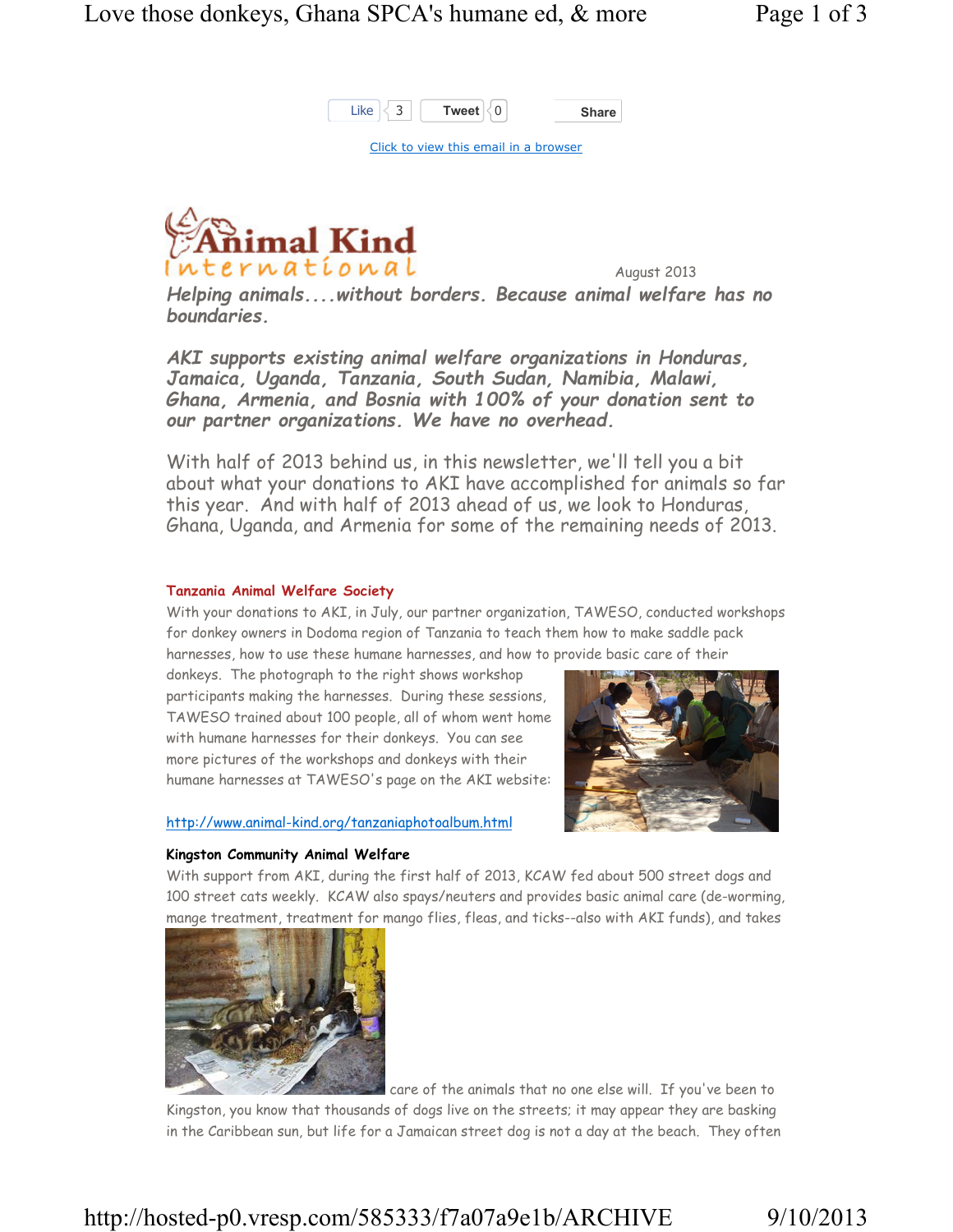suffer from several ailments, they are malnourished, and they have to put up with human cruelty. Street cats are thought of as vermin. KCAW is the only organization that goes into poor communities, and advocates and cares for street dogs and cats. The photograph above is a group of feral cats that KCAW's Deborah feeds (They've been sterilized.) More photos of Kingston's recipients of AKI support--the street dogs and cats-- are here:

http://www.animal-kind.org/jamaicaphotoalbum.html

### Ghana SPCA's Humane Ed Program

David and Aluizah, volunteers with the GSPCA, are piloting a humane ed program in four schools in the Greater Accra Region: Trust Academy in the Adenta Municipality, Providence School in Kotobabi, Gospel Academy, and Action School, both at Madina in the La

Nkwantanang Municipality. This new initiative is an eight-week pilot



program that covers topics such as basic care for dogs, cats, and farm animals. The photo to the right shows GSPCA's Aluizah conducting one of the classes (You can see more photos of GSPCA's humane ed program here:

http://www.animal-kind.org/gspcaphotoalbum.html.) Each school will have a mentor--a teacher--who will continue to conduct the classes, with training from David and Aluizah, and with HE materials provided by the GSPCA. Over the next 1 1/2 years, the GSPCA intends to have a humane ed program operating in at least 20 schools. AKI is raising funds to support the GSPCA's HE efforts. This initiative has the potential to create real change for animals in Ghana.

# HHHH, USPCA, SAA

We added some of Pilar's recent rescue stories to the Helping Hands for Hounds of Honduras page on the AKI website: http://www.animal-kind.org/hondurasphotoalbum.html

HHHH cares for dogs and cats that have been left on the streets to suffer and die. Essentially, HHHH's sanctuary is a hospice, where animals are cared for, brought back to health and rehomed, when possible, and if impossible, where they can live out their days in safety, without suffering, and being cared for and loved.

AKI is raising funds to ensure that HHHH can continue to care for Tegucigalpa's animals in need.



The photo above is the roof at the **Save the Animals'** shelter in Yerevan, Armenia. AKI hopes to raise funds so that SA-Armenia can repair this roof, which must be done before winter

# http://hosted-p0.vresp.com/585333/f7a07a9e1b/ARCHIVE 9/10/2013